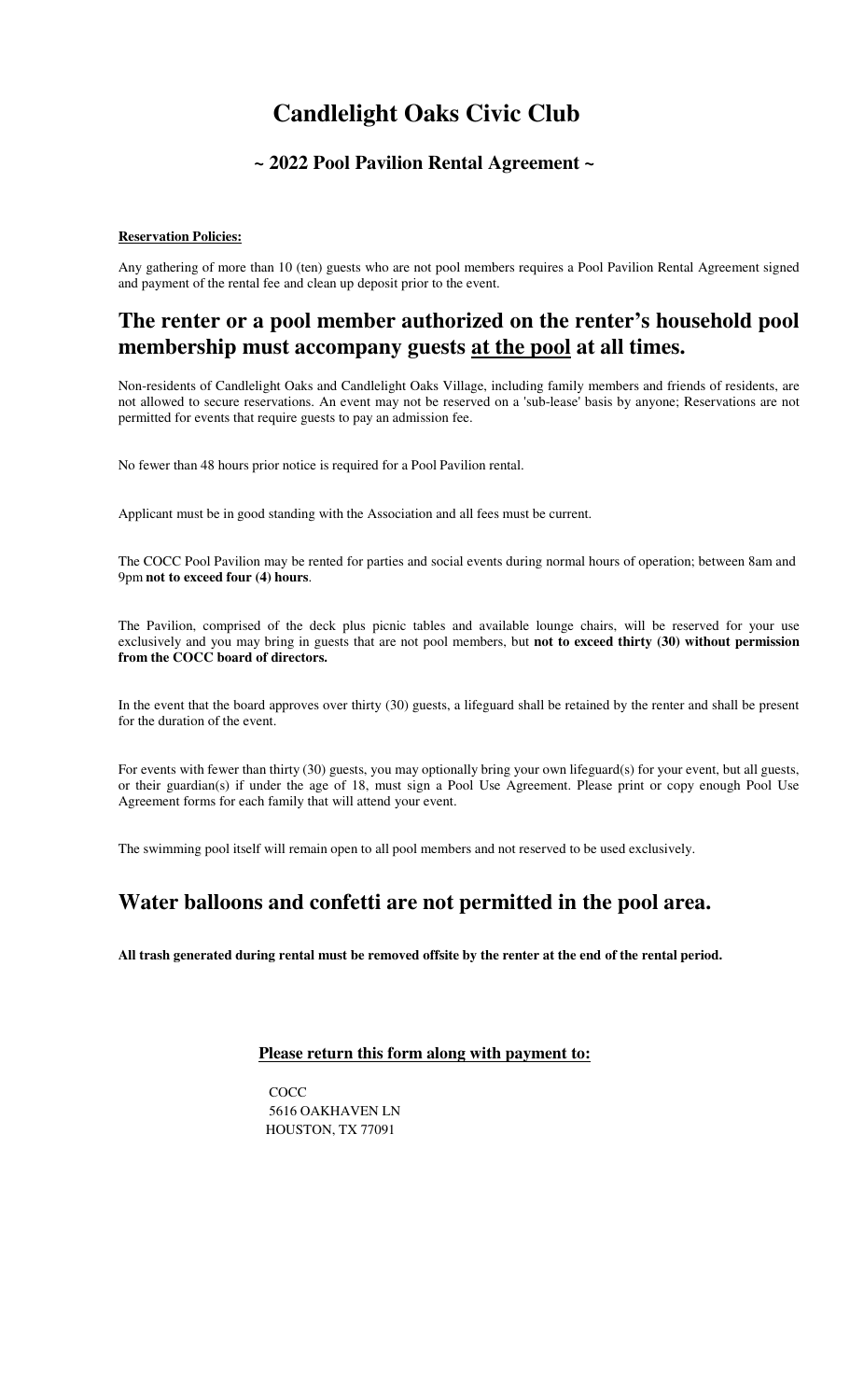|                                                                                                                                   |  | <b>Household Information</b>                                   |                    |             |
|-----------------------------------------------------------------------------------------------------------------------------------|--|----------------------------------------------------------------|--------------------|-------------|
| Name:                                                                                                                             |  |                                                                |                    |             |
| <b>Street Address:</b>                                                                                                            |  |                                                                |                    |             |
| Candlelight Oaks Resident?                                                                                                        |  | (Circle One) YES NO Pavilion Rental Cost: \$150                |                    | \$150.00    |
|                                                                                                                                   |  | <b>Event Information</b>                                       |                    |             |
| Event Name:                                                                                                                       |  |                                                                |                    |             |
| Event Description:                                                                                                                |  |                                                                |                    |             |
| Time of Rental:                                                                                                                   |  | Pavilion rental time is not to exceed 4 hours:                 | <b>Start Time:</b> |             |
| Date of Rental:                                                                                                                   |  |                                                                | End Time:          |             |
|                                                                                                                                   |  | Number of guests: Not to exceed 30 without special permission: |                    |             |
|                                                                                                                                   |  | <b>Household Contact Information</b>                           |                    |             |
| Home Phone:                                                                                                                       |  |                                                                |                    |             |
| Cell/Work Phone:                                                                                                                  |  |                                                                |                    |             |
| <b>Emergency Phone:</b>                                                                                                           |  |                                                                |                    |             |
|                                                                                                                                   |  | <b>Payment Information</b>                                     |                    |             |
| Refundable Deposit for Cleanup                                                                                                    |  |                                                                |                    | \$<br>50.00 |
|                                                                                                                                   |  |                                                                |                    |             |
| Total Amount Due (Fee + Deposits in separate checks) Please make checks or money orders payable to Candlelight<br>Oaks Civic Club |  |                                                                |                    | \$200.00    |

## **Trash Removal**

The refundable deposit will be returned if the pool area is left in good order. **All trash generated during rental must be removed off site by the renter at the end of the rental period.**

## **Return of Access Card or Key**

If you are given use of a card or key with which to get your guests inside the pool gate, that card or key must be returned to COCC within 12 hours from the end of the rental period. Your deposit for the use of the card or key will be returned.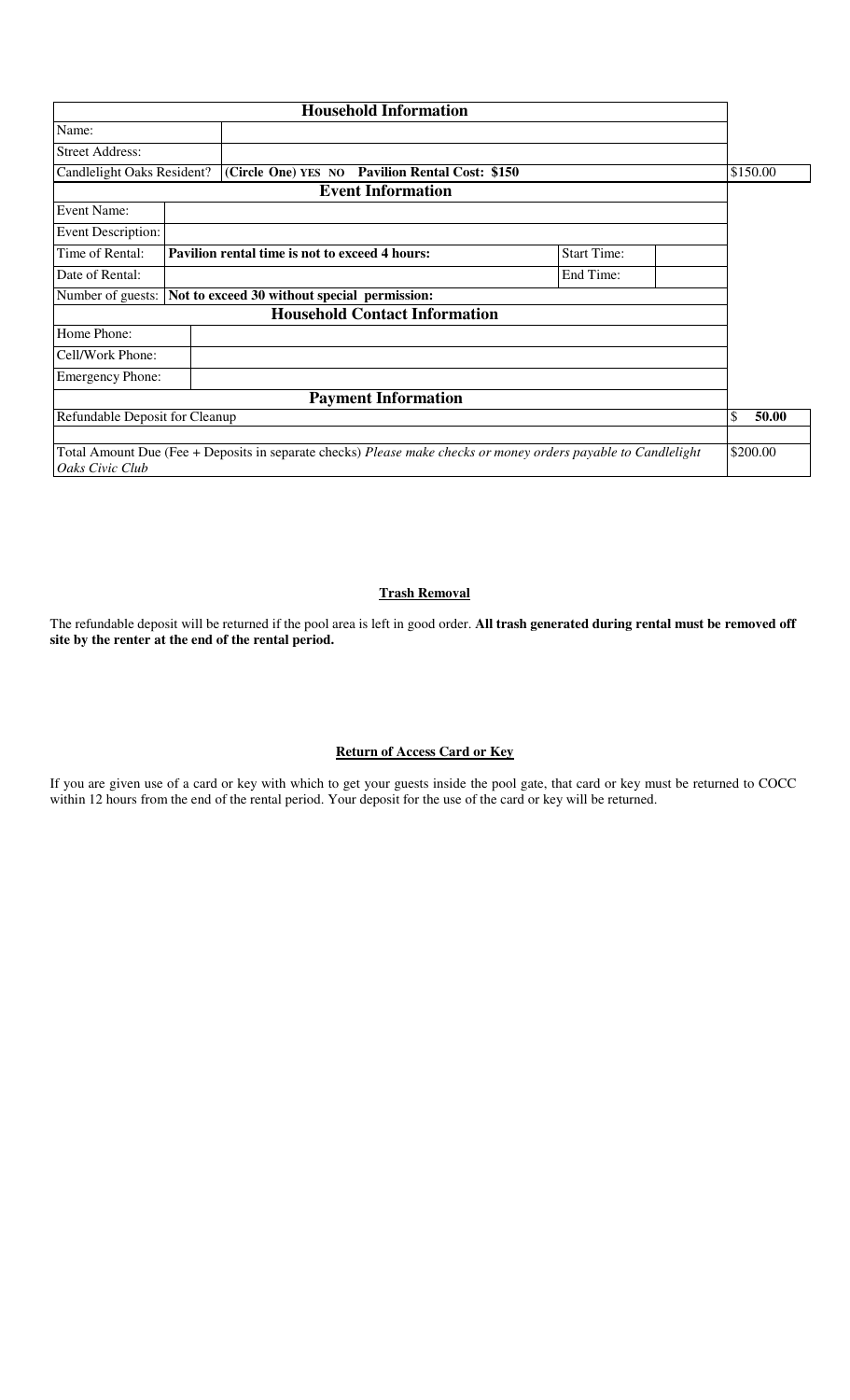## **COCC SWIMMING POOL RULES**

These rules are essential to ensure the health, safety, and comfort of all participants. This is particularly important now that there is **NO LIFEGUARD ON DUTY.** Participants observed and/or reported as not abiding by these rules may be asked to leave the facility and may also be subject to suspension or termination of facility privileges. Pool membership cost is not refundable or pro-rated for any reason.

## **Pool Hazards:**

The pool should not be utilized if the following events occur:

- **If water visibility and/or quality is compromised. At all times the bottom of the pool must be visible and the water must be clear.** If these conditions do not exist, please contact Lori Bulla at 713.498.2961
- Operational and mechanical difficulties affecting pool water quality, especially when water visibility is compromised. If these conditions exist, please contact Lori Bulla at 713.498.2961.
- During severe weather conditions (heavy rain, lightning, and thunder) and warnings, especially when visibility to the pool bottom is compromised (deck should also be avoided).
- For 30 minutes following the last occurrence of thunder or lightning (deck should also be avoided).
- For a period of time following any mishap that results in feces or vomit in the pool water. If these conditions exist, please contact Lori Bulla at 713.498.2961.

### **Appropriate Behavior**

- All swimmers MUST shower before entering the pool.
- Proper swim wear is required, which does NOT include shorts, jeans, cutoffs, or thongs.
- NO PETS are allowed inside the pool enclosure at any time.
- NO GLASS is permitted anywhere in the pool area.
- Food is NOT allowed in the pool area except in designated eating areas. Drinks in non-glass containers are permitted.
- Music is acceptable at a reasonable volume.
- Inappropriate behavior such as running, pushing, wrestling, excessive splashing, standing or sitting on shoulders, or spitting of water is NOT allowed and may result in expulsion from the pool area.
- No Profanity.
- Obey posted pool hours.

#### **Health & Safety**

- DIVING IS NOT PERMITTED, except in designated areas. NO DIVING from furniture is permitted.
- All children using inflatable armbands (i.e., water wings) or any approved Coast Guard flotation device MUST be supervised one-on-one by an adult who is in the water and within arm's length of the child.
- Swim aides, floatable objects, and pool toys are allowed.
- **All children who are not toilet trained MUST wear approved swimmers' diapers while in the pool.**
- NO cuts, open sores, bandages or infectious diseases.
- NO group activities (e.g., parties, day camps, private lessons, swim teams, etc) allowed without prior approval from the Board of Directors of Candlelight Oaks. Organized groups must provide at least one adult chaperone per eight swimmers under age 16.

### **Trash and Cleanup**

• Due to trash container limitations, all trash generated during rental must be removed off site if the deposit is to be refunded..

• Staples, nails, or glue are not to be used to secure any decorations. All decorations including ribbons and balloons must be removed after the event.

• Cleanup and trash removal must be completed no longer than 15 minutes after the end of scheduled event.

• Damages incurred to the pool or other related structures or furniture due to the direct result of negligence may result in assessments and/or fines to the renter. Any expenses incurred by the HOA for repairing damages or cleaning messes after a rental will be assessed to the renter's homeowner account if the deposit does not cover the expense.